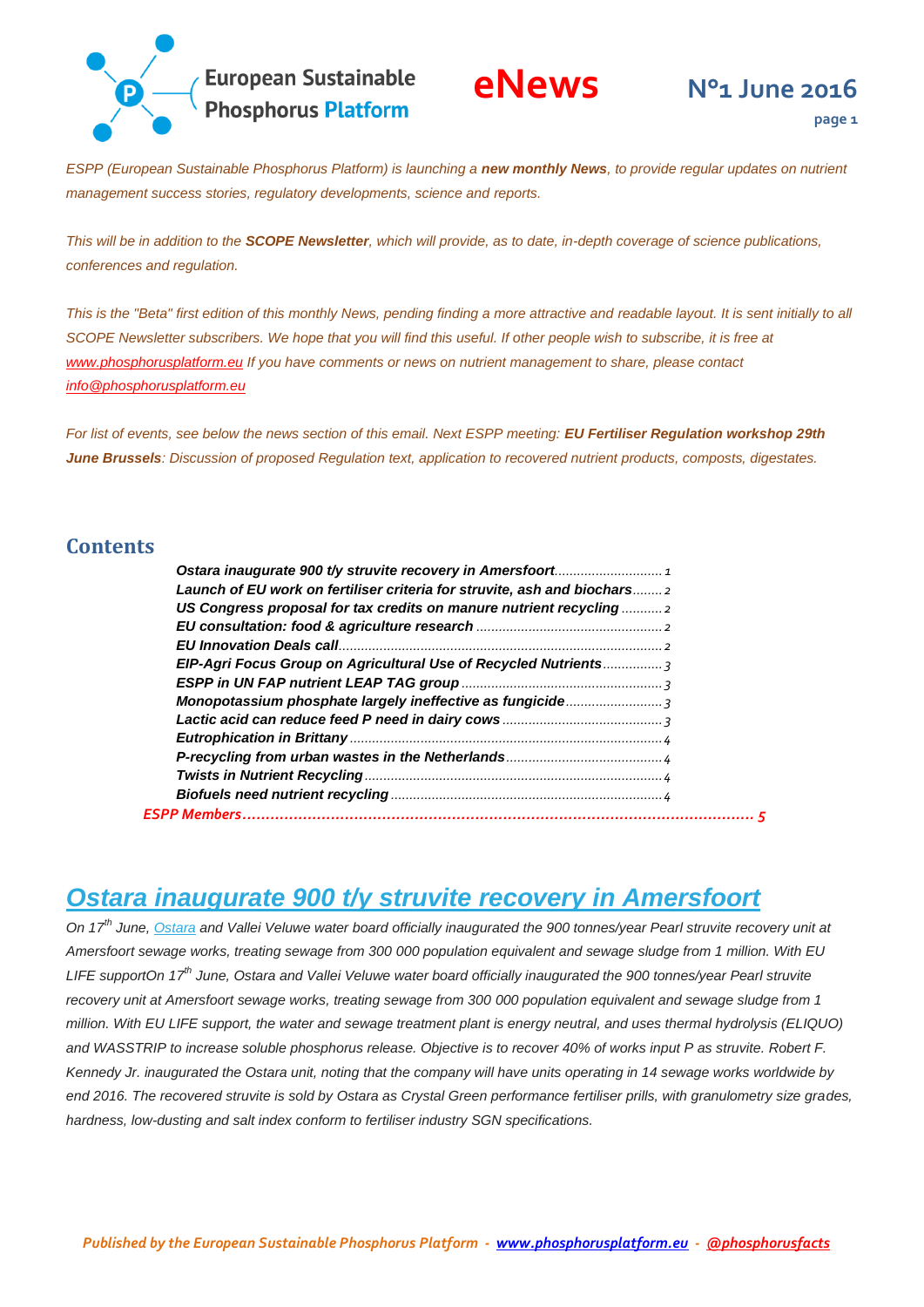**European Sustainable<br>Phosphorus Platform** 

**page 2**

# <span id="page-1-0"></span>*Launch of EU work on fertiliser criteria for struvite, ash and biochars*

*The European Commission's JRC (Joint Research Centre) has launched the official process, mandated by DG GROW, to prepare EU "fertiliser criteria" for struvite, ash-based materials and biochars. A first meeting of the group ("STRUBIAS") of around 30 experts selected by the Commission to advise this criteria process will take place 5-6 July. ESPP, DPP and Fertilisers Europe are designated to this expert group. The criteria elaborated by JRC will then be submitted to the European Commission for addition as an annex to the revised EU Fertiliser Regulation (once this has been adopted and promulgated). These annexes will be integrated into the Regulation by European Commission without requirement to consult European Council or Parliament. Contact [info@phosphorusplatform.eu](mailto:info@phosphorusplatform.eu) to input.*

*EU Fertilisers Regulation proposed revised regulation summary in [SCOPE Newsletter n](http://www.phosphorusplatform.eu/)° 120 - EU [publication of comments](http://ec.europa.eu/transparency/regdoc/?fuseaction=feedbackreport&doc_id=3092157)  received by deadline of 12th May 2016: ESP[P comments 1](http://www.phosphorusplatform.eu/regulatory)2th May 2016 - ESPP [input t](http://www.phosphorusplatform.eu/regulatory)o struvite, ash and biochar EU fertiliser criteria definition* 

## <span id="page-1-1"></span>*US Congress proposal for tax credits on manure nutrient recycling*

*A draft Bill submitted to the US Congress proposes a 30% investment tax credit (ITC) for biogas production and for manure nutrient recovery installations. The bill would also open to new Clean Energy Bonds. The bill would open ITCs for biogas production which do not generate electricity (e.g. for production of natural gas energy) and would facilitate funding, and so implementation, of nutrient recovery on farms.*

*US Congress propose[d Bill H. R. 5489 "](https://www.congress.gov/bill/114th-congress/house-bill/5489/text/ih?overview=closed&format=xml) To amend the Internal Revenue Code of 1986 to make qualified biogas property and qualified manure resource recovery property eligible for the energy credit and to permit new clean renewable energy bonds" "Biogas Industry Applauds Agriculture Environmental Stewardship Act", 16th [June 2016](http://www.americanbiogascouncil.org/pdf/HR5489release.pdf)* 

### <span id="page-1-2"></span>*EU consultation: food & agriculture research*

*EU Commission public consultation open to 28th August 2016 on Horizon 2020 (R&D funding) 2018-2020 on food security, sustainable agriculture, forestry, water and bio-economy (Societal Challenge 2). This is open to individual citizens and all organisations. Online is a 9-page scene setter text and a simple questionnaire. The scene setter outlines the Horizon 2020 priorities which govern this 2018-2020 Work Programme (including sustainable food security – resilient and resource efficient value chains, rural renaissance – innovation and business opportunities and biobased innovation: all of which are very relevant for nutrient use optimisation and phosphorus recycling. Open questions ask to indicate key challenges, desired outputs and impacts, innovation needs, science and social gaps, game changers – accelerators and horizontal issues (social, sustainability). European Commission Research & Innovation "Publi[c consultation o](http://ec.europa.eu/research/consultations/sc2-wp2018-2020/consultation_en.htm)n Horizon 2020 'Food Security, sustainable agriculture and forestry, marine and maritime and inland water research and the bioeconomy' Work Programme 2018-2020", open to 28/8/2016* 

### <span id="page-1-3"></span>*EU Innovation Deals call*

*EU Commission call open to 15th September 2016, first phase Expressions of Interest. Innovation Deals are a new EU concept, based on the Netherlands "Green Deals" (see example of North Sea Resources Roundabout in SCOPE Newsletter N° 120). The aim of an Innovation Deals is "in-depth understanding and clarification of how an EU rule or regulation applies. If a rule or regulation is confirmed as an obstacle to innovations … the Deal will make it visible and feed into possible further action". The Deals "will allow innovators to swiftly address legislative obstacles, shortening the time … to market uptake". The Deals take the form of voluntary cooperation between the EU, innovators, and national, regional and local authorities and are without*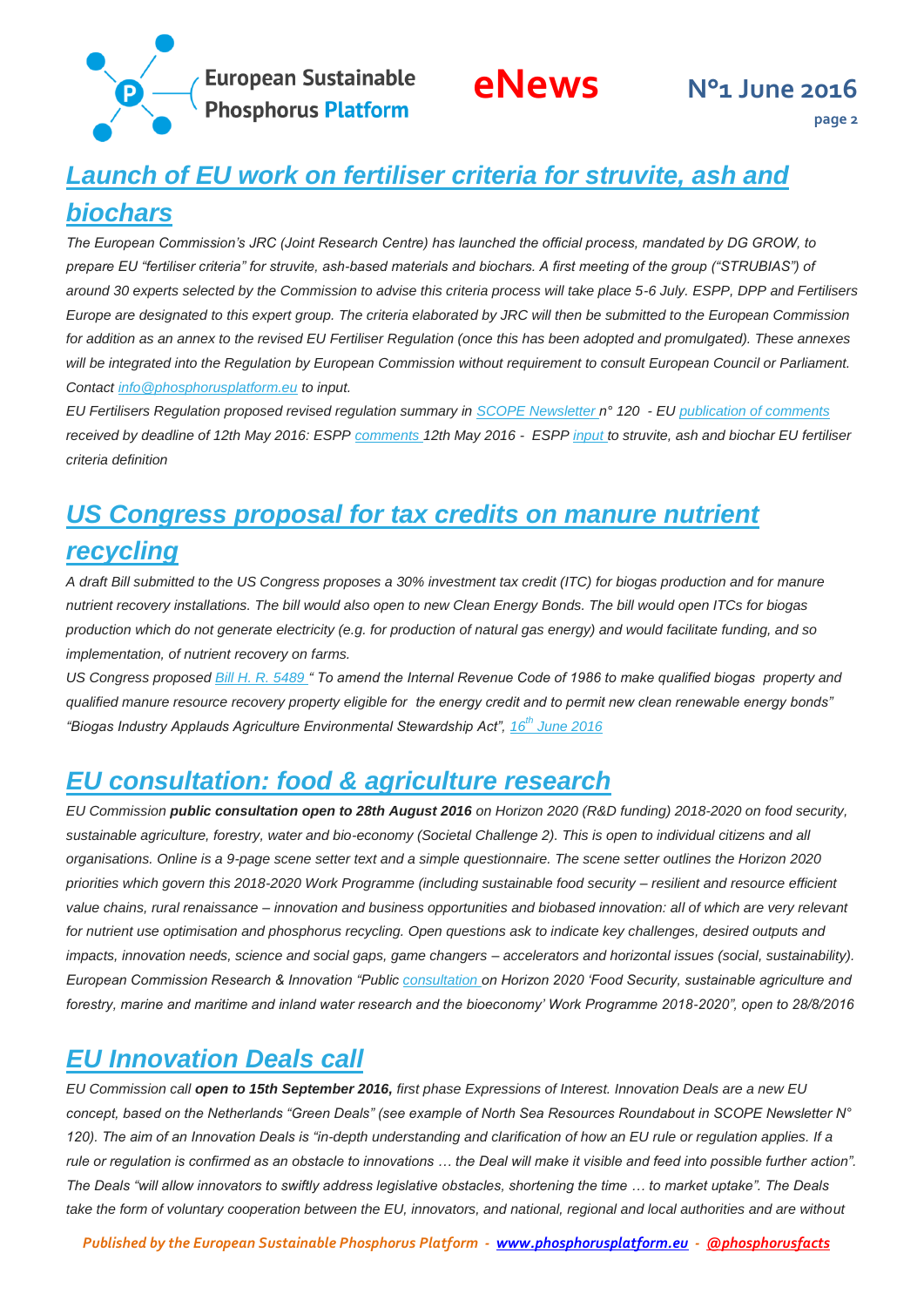

**page 3**

*EU funding. Five Deals will be selected from this call for Expressions of Interest, plus up to ten via Horizon 2020 circular economy calls CIRC-01 and CIRC-02. A simple application form (20 line description of proposal) and proposal template are available online.*

*European Commission (DG Research & Innovation) "Innovation Deals for a Circular Economy. Pilot phase within the scope of the Circular Economy" [call o](https://ec.europa.eu/research/innovation-deals/index.cfm)pen to 15/9/16. application [form](https://ec.europa.eu/eusurvey/runner/EU-InnovationDeals) [-](https://ec.europa.eu/eusurvey/runner/EU-InnovationDeals) 1-page presentation [template -](https://ec.europa.eu/eusurvey/files/f5608787-cec2-4f8a-918b-3cc7b3d18d86) selectio[n criteria](https://ec.europa.eu/eusurvey/files/f5608787-cec2-4f8a-918b-3cc7b3d18d86)* 

#### <span id="page-2-0"></span>*EIP-Agri Focus Group on Agricultural Use of Recycled Nutrients*

*Following the proposal submitted by ESPP and 60+ organisations across Europe (SCOPE Newsletter n° 114) to launch, the EU's EIP-Agri Innovation Partnership has selected the theme Recycled Nutrients for its 19th [Focus Group.](https://ec.europa.eu/eip/agriculture/en/content/focus-groups) The first meeting took place 31st May – 1 st June. The 20 selected experts include ESPP. Expected outputs of the Focus Groups are "mini-papers" (to be written by the expert group and published by EIP-Agri), proposals for EIP-Agri Operational Groups, which will summarise issues and identify R&D needs (possible input to Horizon 2020) and of dissemination needs and other actions. Possible minipapers suggested to date cover themes such as: quality and monitoring standards for recycled nutrient products, logistics and flows, end-user requirements (farmers, food industry), P-recovery technologies, regulations, on farm nutrient management tools and practice, soil organic matter, nutrient use efficiency, LCA and environmental impacts of nutrient recycling. Contact [info@phosphorusplatform.eu](mailto:info@phosphorusplatform.eu) for further information or to input.*

### <span id="page-2-1"></span>*ESPP in UN FAP nutrient LEAP TAG group*

*The United Nations FAO (Food and Agricultural Organisation) LEAP (Livestock Environmental Assessment and Performance) Partnership has selected 31 world-level experts for its ["Nutrient cycles accounting and Impact assessment Technical Advisory](http://www.fao.org/ag/againfo/home/en/news_archive/2016_LEAP_call_technical_cooperation.html)  [Group"](http://www.fao.org/ag/againfo/home/en/news_archive/2016_LEAP_call_technical_cooperation.html) (TAG), including ESPP's Kimo Van Dijk. The TAG aims to define nutrient assessment and accounting frameworks for benchmarking environmental performance of livestock production, feeding and processing chains, methods for accounting soil nutrients stock changes, for emissions and for life cycle analysis, proposing indicators to assess phosphorus as critical resource. The first FAO Nutrient TAG meeting will take place in July. Contac[t info@phosphorusplatform.eu](mailto:info@phosphorusplatform.eu) to input.*

### <span id="page-2-2"></span>*Monopotassium phosphate largely ineffective as fungicide*

*Monopotassium phosphate MKP solution was tested as a fungicide in vitro on apple scab Venturia inaequalis (conidia germination, germ tube elongation) and in the orchard. MKP showed to be relatively ineffective (c. 20% effectiveness), compared to boric acid or commercial fungicide. Previous literature has however shown that MKP can be an effective fungicide against powdery mildew on rose or pepper. None of the treatments had adverse impacts on leaves or fruit. "Efficacy of Boric Acid, Monopotassium Phosphate and Sodium Metabisulfite on the Control of Apple Scab", [Journal of](http://dx.doi.org/10.1111/jph.12491)  [Phytopathology 2016,](http://dx.doi.org/10.1111/jph.12491) A. Arslan* 

### <span id="page-2-3"></span>*Lactic acid can reduce feed P need in dairy cows*

*A 37 day study of 16 early-lactating cows shows that treatment of feed concentrates with lactic acid can improve efficiency of animal feed phosphate use. 5% lactic acid treatment of feed concentrates resulted in the same metabolic and energy efficiency (lower food intake, maintained body weight and milk yield) as 0.8% calcium monophosphate. The authors conclude that the lactic acid feed treatment improves energy and mineral status and can thus reduce feed phosphate requirements, in lactating cows fed high levels of concentrates (47% in this study). There are possible concerns of rumen acidosis, identified in this study but without adverse physiological or performance effects.*

*"Metabolic responses, performance, and reticuloruminal pH of early-lactating cows fed concentrates treated with lactic acid, with or without inorganic phosphorus supplementation", A. Khol-Parisini, E. Humer, H. Harder, E. Mickdam, Q. Zebeli, J. Dairy Sci.*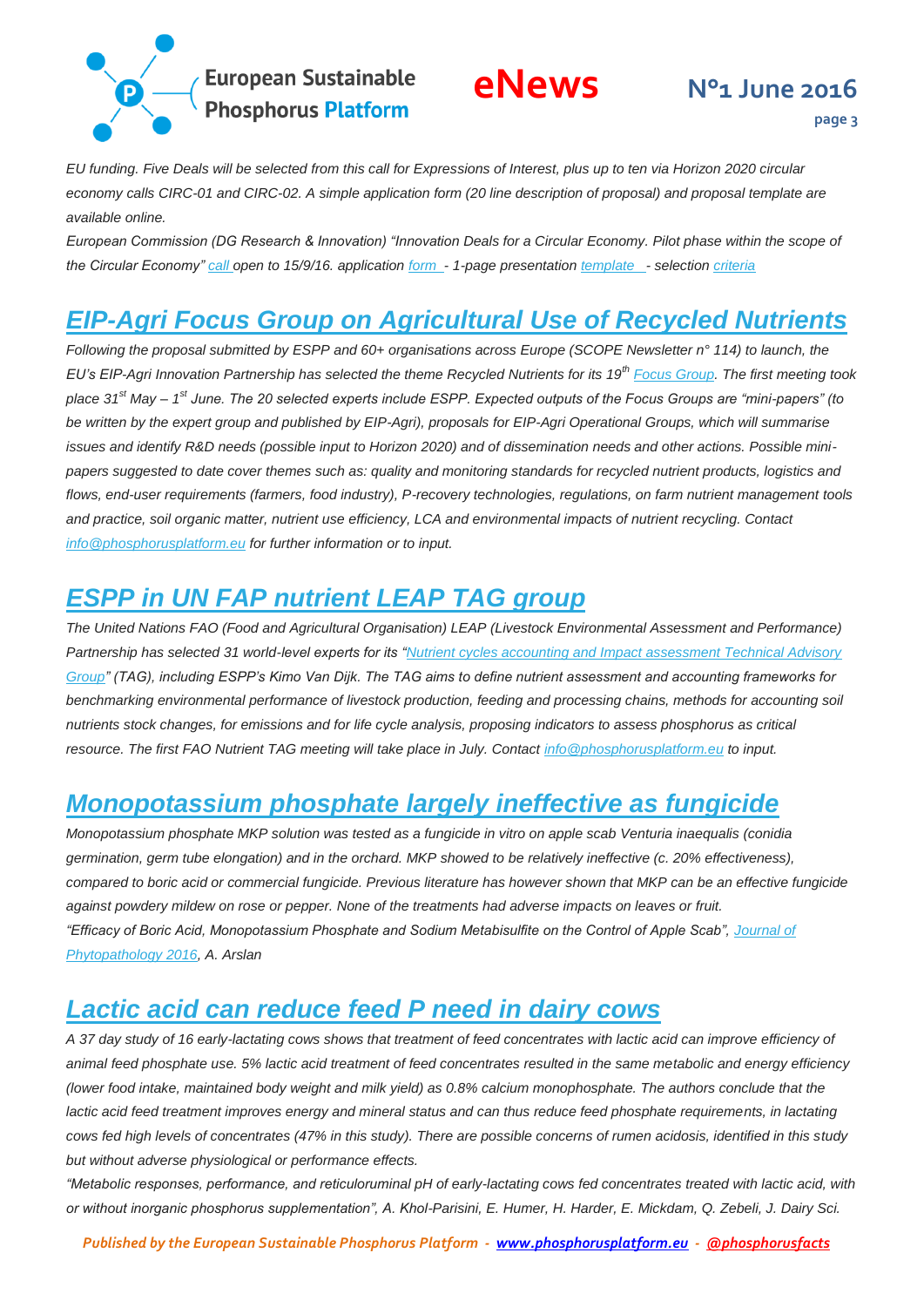

**page 4**

*[99:1–14, 2016](http://dx.doi.org/10.3168/jds.2016-11208)* 

#### <span id="page-3-0"></span>*Eutrophication in Brittany*

*France's national radio, France Info, criticises the failure to act on agricultural nutrients emissions which continue to cause algal blooms on Brittany's beaches. The 2-minute report and online article "Green Algae in Brittany: Inconvenient Truths" accuses the State and the Brittany Region of covering up health impacts, removing funding from independent scientific investigation and using funding intended to reduce nutrient emissions to subsides increasing the size of pig farms. "Algues vertes en Bretagne : des vérités qui dérangent", Inès Léraud, France Info, [2 minutes p](http://www.franceinfo.fr/actu/societe/article/algues-vertes-en-bretagne-des-verites-qui-derangent-796737)lu[s online a](http://www.franceinfo.fr/actu/societe/article/algues-vertes-en-bretagne-des-verites-qui-derangent-796737)rticle*

### <span id="page-3-1"></span>*P-recycling from urban wastes in the Netherlands*

*A report by Wageningen UR for the Netherlands Ministry for Economics gives data for urban P-flows, information on recent Precycling development and future perspectives. Only 12% of P in urban waste and wastewater is recycled, mainly from industrial wastewater (2 300 tP/y), particularly food industry sludge. P-recovery in sewage works is developing with struvite recovery, but quantities today are small. A significant increase in P-recover from waste water will result from the SNB – HVC – EcoPhos contract which will concern half of Netherlands sewage sludge from 2018. Today, 2 400 tP/y are lost to surface waters in wwtp discharges. Perspectives discussed include reducing food waste, installing kitchen sink grinders to send food waste to sewage works, source separation of urine in several projects, reducing wwtp discharge concentrations, separating storm waters from wwtp input and incinerating meat and bone meal ash in processing routes where P-recovery is possible. "Phosphorus recycling from the waste sector", [PRI Report 641,](http://library.wur.nl/WebQuery/wurpubs/499032) Wagening UR, 2016, F. de Ruijter, W. van Dij,, J. van Middelkoop, H. van Reuter* 

### <span id="page-3-2"></span>*Twists in Nutrient Recycling*

*The Järki project, Finland, has published an assessment of nutrient use in agriculture, recycling potential and markets and of relevant regulation, covering the EU level and seven country cases (Netherlands, Belgium, Germany, Italy, Denmark, Sweden and Finland). The report notes major regional differences in nutrient flows across Europe, and also that EU legislation is implemented differently between Member States and national regulations are also different: e.g. Nitrates Directive, fertiliser spreading, manure processing, livestock production BAT, sewage sludge regulation, national fertiliser regulations, National Ceiling Emissions Directive for ammonia ….*

*"Twists in Nutrient Recycling", L. Hari, K. Riiko, BSAG and Nature and Game Management Trust Finland. English [summary 11](http://www.jarki.fi/sites/default/files/dokumentit/bsag-report_twists_in_nutrient_recycling_in_the_eu_summary.pdf)  [pages F](http://www.jarki.fi/sites/default/files/dokumentit/bsag-report_twists_in_nutrient_recycling_in_the_eu_summary.pdf)ul[l report in](http://jarki.fi/sites/default/files/dokumentit/ravinnekierratyksen_eurokiemuroita-raportti_web.pdf) Finnish 60 pages* 

## <span id="page-3-3"></span>*Biofuels need nutrient recycling*

*US study shows that nutrients will be a limiting factor for algae biofuel production, unless they are recycled in the process and also recycled nutrients are used as input. The US EISA (Energy Independence and Security Act 2007) targets for biofuel production are considered, assuming a 19 billion litres/year target for algae-based biofuels, based on Chlorella and Nanochloropsis. Catalytic hydrothermal gasification (producing methane and hydrogen from algae) offers the highest potential for nutrient recycling in the biofuel production process. Secondary sources of nutrients are estimated to be sufficient to supply the "new" nutrient input necessary, beyond in-process recycling.*

*"Implications of widespread algal biofuels production on macronutrient fertilizer supplies: Nutrient demand and evaluation of potential alternate nutrient sources", C. Canter, P. Blowers, R. Handler, D. Shonnard, Applied Energy [143 \(2015\) 71–80](http://dx.doi.org/10.1016/j.apenergy.2014.12.065)*